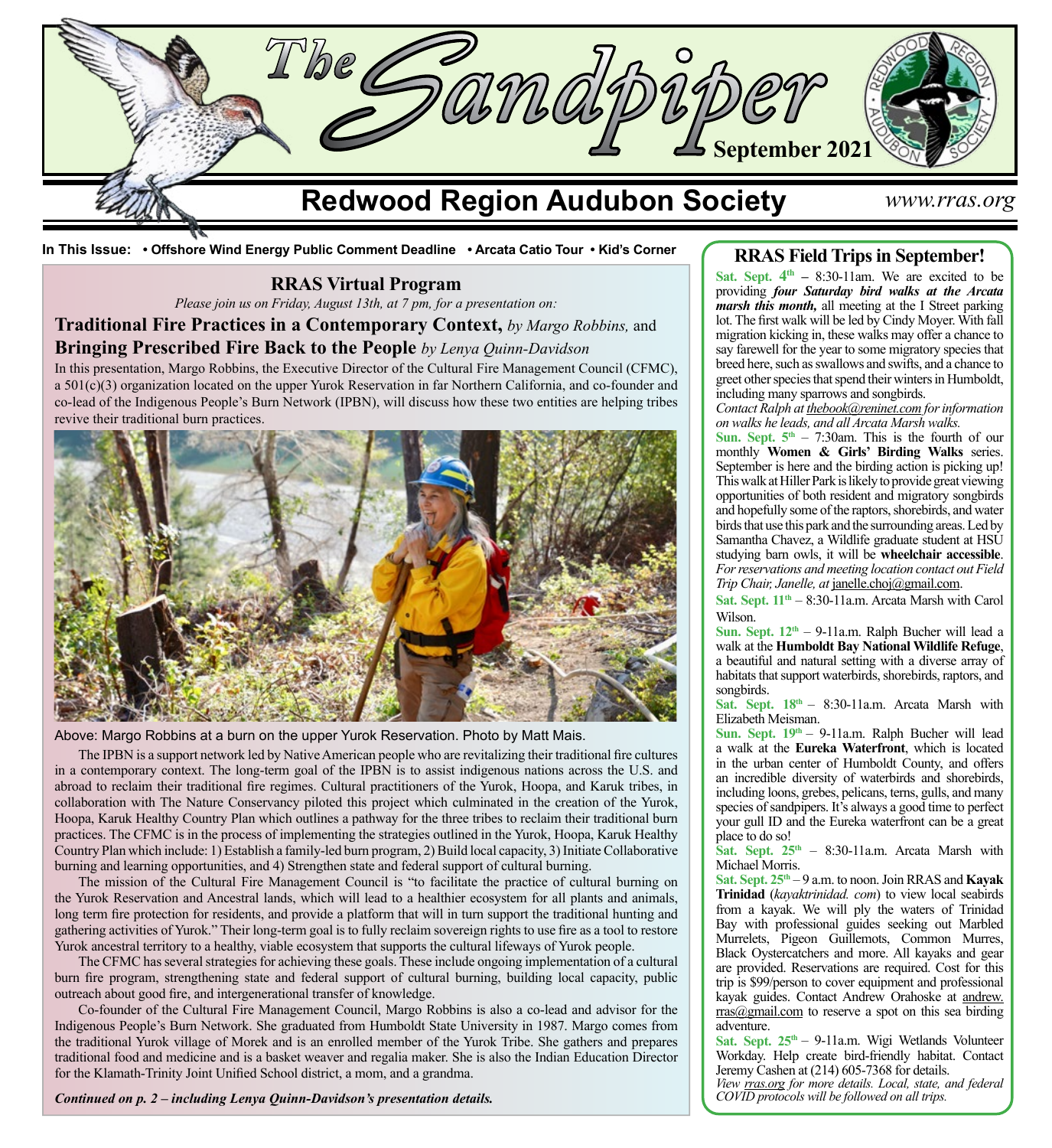## **CHAPTER LEADERS**

| <b>OFFICERS:</b>                                  |
|---------------------------------------------------|
| President - Gail Kenny gailgkenny@gmail.com       |
| Vice President - CJ Ralph 707-822-2015            |
| Secretary - Andrew Orahoske andrew.rras@gmail.com |
| Treasurer - Gary Friedrichsen 707-822-6543        |
| Past President - Hal Genger 707-499-0887          |
| DIRECTORS-AT-LARGE:                               |
|                                                   |
|                                                   |
|                                                   |
|                                                   |
|                                                   |
| <b>OTHER CHAPTER LEADERS:</b>                     |
| Conservation - Jim Clark 707-445-8311             |
| Eductn/Schlrshps - Denise Seeger 707-444-2399     |
| Membership - Ralph Bucher 707-443-6944            |
| Volunteer Coordinator                             |
| - Andrew Orahoskeandrew.rras@gmail.com            |
| eBird Liaison - Rob Fowler 707-839-3493           |
| Facebook – Cindy Moyer 707-822-1886               |
| - Andrew Orahoske andrew.rras@gmail.com           |
| <b>Field Trips</b>                                |
| - Janelle Chojnacki janelle.choj@gmail.com        |
| NEC Representative - CJ Ralph 707-822-2015        |
| Nominations                                       |
|                                                   |
| Programs - Harriet Hill 707-267-4055              |
| Publications - CJ Ralph 707-822-2015              |
| Publicity – Denise Seeger 707-444-2399            |
|                                                   |
| THE SANDPIPER:                                    |
| Editor, Layout, & Design                          |
| - Gisèle Albertine giseleandco@gmail.com          |
| - Proofreader/Copyeditor  Pia Gabriel             |
| Historian - Gary Friedrichsen 707-822-6543        |
|                                                   |
| Bird Alert (Bird Box) discontinued                |
| RRAS Listserve groups.io/g/rras                   |
| Board of Directors board@rras.org                 |
|                                                   |

*The Sandpiper is published eleven times a year by*

**Redwood Region Audubon Society P.O. Box 1054, Eureka, CA 95502.**

## **Thinking of Joining the Audubon Society?**

By sending in your membership, either directly or on the form below, to National Audubon, (rather than replying to solicitations from National Audubon), **the fee is sent directly to our chapter** – **if you use the Code RRAS C24**. However, when you renew with National, the share of membership dues that RRAS receives is only a couple of dollars.

If you join the local Chapter, RRAS, directly, we receive the total dues both initially and on renewal.

To do so, write a check out to RRAS for \$15 and be sure to inlcude "*local membership*" on your check, then mail to: **Redwood Region Audubon Society P.O. Box 1054, Eureka, CA 95502.** You are welcome to join both nationally and locally.

------------------------------------------------------------

To join National Audubon:

Please enroll me as a member of the National Audubon Society and of my local chapter **(RRAS C24)**, and send AUDUBON magazine and my membership card to the address below. My check for \$25 is enclosed.  $\it NAME$ ADDRESS<br>EMAIL ...... EMAIL ..............................................................................................

Please make checks out to the National Audubon Society, and send



## **President's Column**

*By Gail Kenny*

"Always be birding" is a term that accurately describes what it's like to be a birder. I found that once I became bird aware, it is hard to turn that off. "Always

be birding" even applies when watching TV and movies where there are birds on the soundtrack or video. With video, they often get it wrong. Unintentional critic, I can't help but note that it makes no sense to hear summer birds singing in winter in Canada with snow on the ground. I'm even guilty of birding while attending weddings, or at least the receptions. Several years ago, we attended a beach wedding on the Texas Gulf where I enjoyed watching frigate birds fly by while my husband requested that I refrain from using my binoculars during the ceremony.

In downtown Trinidad where I live, the birds have turned the seasonal corner in early August where they have gone quiet. Although I'm still hearing Collared Doves cooing, and House Sparrows chirping with the occasional, White-crowned Sparrow's, "*pink*" call, the birds are mostly quiet now. The Brewer's Blackbirds that arrived early in spring to nest are long gone. The recently fledged Barn Swallows are no longer chittering on the wire in the backyard. Fortunately, the female Anna's Hummingbird is still visiting my garden flowers. In the nearby woods, Swainson's Thrushes have gone silent. I'm also missing the Wilson's Warblers that were thick in numbers and singing vigorously just weeks ago. At the beach a few migrating shorebirds have begun

showing up, and I look forward to the fall surge of neotropical migrants and shorebirds.

To help you to "always be birding," RRAS continues to offer weekly birding field trips. Check our scheduled field trips in *The Sandpiper* and on our website, [rras.org](http://rras.org/home.aspx). Another way to always be birding is to attend our second-Friday-of-the-month, Program Presentations, still on Zoom for the next few months at least, to learn more about birds and nature from a variety of knowledgeable speakers.



Above: Cartoon by Gary Bloomfield. Contact Gary for more artwork at bloomfieldstudio@me.com.

### *(Continued from p. 1)*

## **Bringing Prescribed Fire Back to the People** *By Lenya Quinn-Davidson*

During her presentation, Lenya Quinn-Davidson, Area Fire Advisor for the University of California Cooperative Extension, will discuss recent efforts to bring prescribed fire back into the hands of landowners, community members, and cultural practitioners throughout California. Prescribed fire is used to increase biodiversity, reduce fire risk, and increase landscape and community resiliency. Recent catastrophic wildfire seasons have piqued national interest in increasing its use. Lenya will share her community-based work in Humboldt County, as well

as statewide policy and community organizing that are changing the face of prescribed fire throughout the West. Lenya Quinn-Davidson is a Fire Advisor with the University of California Cooperative Extension on the North Coast of California. Lenya's primary focus is on the human connection with fire, and increasing the use of prescribed fire for habitat restoration, invasive species control, and ecosystem and community resiliency. Lenya works on prescribed fire issues at various scales, including locally in Humboldt County, where she works with private landowners to bring fire back as a land management tool; at the state level, where she collaborates on policy and research related to prescribed fire; and nationally, through her work and leadership on prescribed fire training exchanges (TREX). Lenya received a Bachelor of Science from UC Berkeley and a Master of Arts in Social Science from Humboldt State University. She is passionate about using prescribed fire to inspire and empower people, from rural ranchers to agency leaders to young women pursuing careers in fire management, and everyone in between.



Above: Lenya Quinn-Davidson at September burn in Bear River. Photo by Thomas Stratton.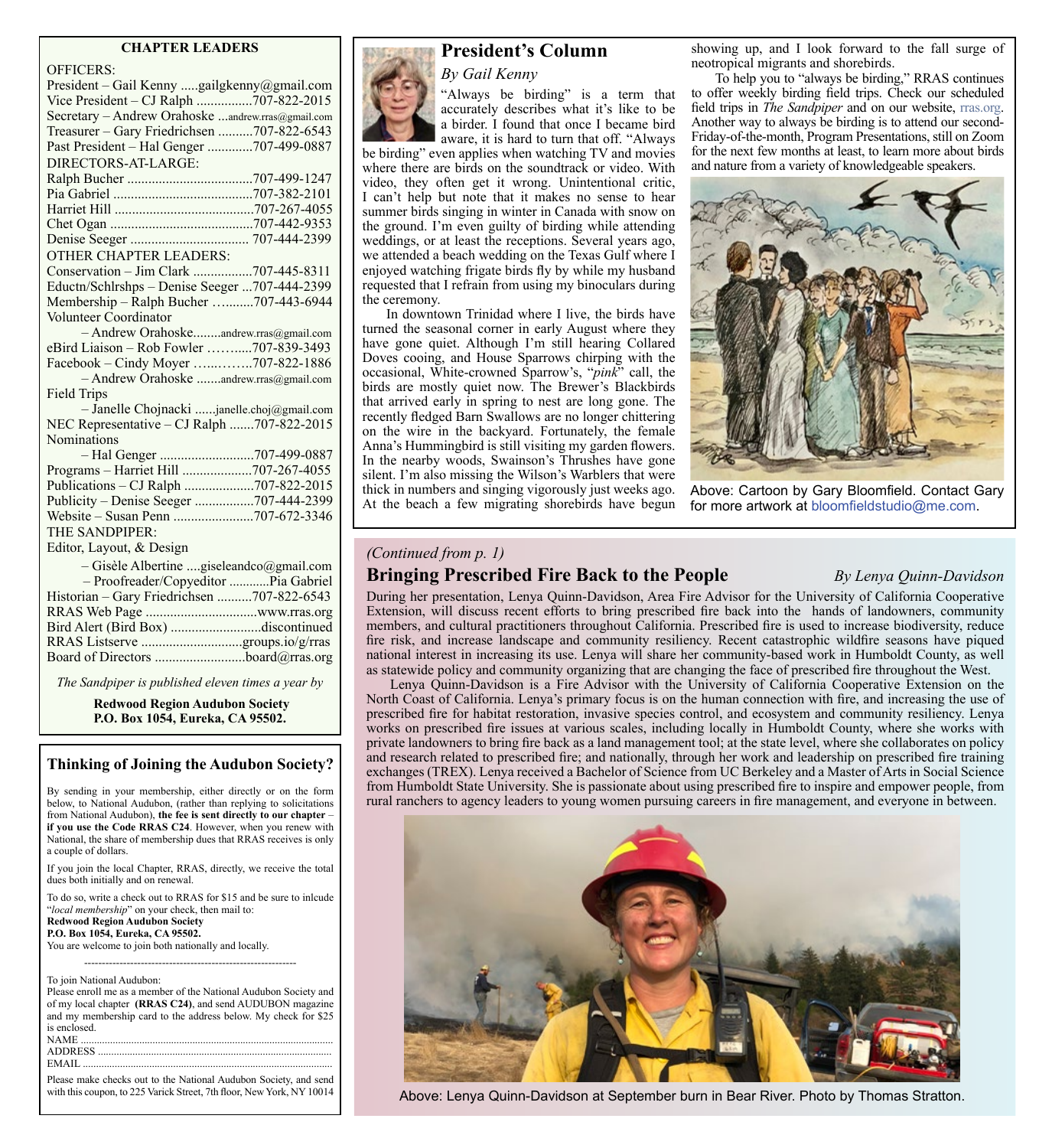## **King of the Night** *By Susan Penn*

Scientists have named the Black-crowned Night-Heron, Nycticorax nycticorax. This translates roughly as 'night raven night raven.' But while the strident call of this bird at night might remind you of a raven, this debonair bird is not even closely related to ravens. In the Humboldt Bay area, their relatives include the Great Blue Heron, all our egrets, and also the reclusive bittern. They share the fact that the night-heron never learned to sing, and the love of fresh fish and frogs. They also share a coiled neck which is kept discreetly hidden.

A fine artist crafted these creatures. The top of the adult's head and back are a glossy black, while the neck and forehead are a brilliant white, setting off a long, heavy black bill, and deep scarlet eyes. At the nape of the neck are two or three long, thin white plumes. On a breezy day, these plumes float up over a black back, then settle back down in a graceful arc. The wings are medium blue-gray, with a lighter gray belly like the color of fog seen through branches.

Night-herons roost in trees near the water during the day. Walking by, you will often hear an off-key, hollow clucking, which aids in locating them. It seems odd that a two-foot-tall bird would be hard to discern, but their coloring mimics the dark and light of tree and sky, and looking up into a tree, part of the bird is usually obscured. Peer up through cypress branches to find a night-heron, and you may spy just toes and part of a belly, maybe a gray shoulder topped with a black and white cap, or a sharp red eye gazing down at you.

I find myself referring to individual night-herons as "he." I mean no slight to females of the species, but the male and female of this species look alike (I am told that the female is slightly smaller, but I have never seen two of them close enough together to make that distinction). More significantly, their markings make me think of tuxedos, and their carriage has some of the propriety that I associate with a man wearing a tux.

Night-herons walk rapidly along on short yellow legs with long, serious-looking unwebbed toes. Unlike their cousins, they disdain muddy feet. The herons are all considered "wading birds," and everybody else wades through marshes, tidal sloughs, and cow pastures. The night-heron however, prefers to balance on rocks, perch on docks, or swing on dock lines – anything that gets them within stabbing distance of the water without sullying their yellow legs!

They spare themselves a lot of grief by feeding at night while their larger cousins are sleeping, as competition for food can be intense. I have seen them get pushed aside by Great Egrets before sunset, but once darkness falls, the Black-Crowned Night-Herons reign. Black-crowned Night-Heron on a snag



in the Mad River, by Nancy Spruance.

## **Birding with Women** *By Sue Hilton*

For the third in the Redwood Region Audubon Society's (RRAS) series of Women and Girls' Birding Walks, folks gathered on the first Sunday in August at the Arcata Marsh by the bay. Under clouds of primitive-looking Brown Pelicans, we introduced ourselves and our wellinformed leader, Jude Power, told us the shorebirds we'd be seeing were early southerly migrants. Later birds, she explained, will stay on, but these are just traveling through. We met at 3:30 in the afternoon because the tide was coming in which would encourage the birds to come close to the shore and be easier to observe.

We immediately started seeing tiny Least Sandpipers with their soft brown bibs along the edge of the rocks, close to where we stood by the picnic tables. Further out in the bay, we watched a flock of Marbled Godwits, with smaller Short-billed Dowitchers mixed in. We also saw hard-to-spot (until they fly and show off their dramatic black-and-white wing patterns), grayish-colored Willets among the crowd.

Much further out, we could see packs of gulls and thousands of (to me at least) unidentified shorebirds poking in the still-exposed mud and swooping back and forth in huge flocks over the water. When the godwit flock moved north, we moved with them, but instead of settling conveniently near the shore they all gathered on a low-tide bar further out. Still, it was easy to spot the dowitchers because they were the ones almost disappearing underwater as they probed for invertebrates in the mud, but not so easy to see any other details. Great Egrets waded in deeper water, and mid-sized shorebirds against the far bank were identified as curlews. When we headed back south again and around the corner, we were able to get a much closer look at a mixed godwit/ willet/dowitcher flock at the edge of the rocks, and were able to better see pink and black, godwit bill colors, the rusty undersides (remnants of mating colors) on some of the dowitchers, and the clean, white belly and throat (no brown bib) of a Western Sandpiper.

We talked about Short-billed and Long-billed Dowitchers - not easy to separate visually, but they're here at different times of the year, and their calls are very different. Jude informed us that the Long-billed are quite noisy when they feed but the Short-billed are silent. Heading back towards the parking lot, a line of seaweed-covered pilings provided perches for one or two birds each, giving us a great opportunity to see the differences in shape and size between a round, stubbybeaked Black-bellied Plover and the by-now-familiar godwits, Willets, and dowitchers. Besides the many, many, Brown Pelicans in various plumages, there were also Double-crested Cormorants and a Mallard on the Marsh islands, a Pied-billed Grebe in the lake, and several swallows swooping overhead. It was a fun, relaxed, and educational trip.

Thanks, Jude, for leading it, and RRAS for organizing these birding walks for women!

Photos: *Top left:* Diving Brown Pelican, by Sue Hilton. *Top right:* Western Sandpiper; *middle:* walk participants; *bottom:* Marbled Godwit (R), and Short-Billed Dowitchers, by G. Albertine.